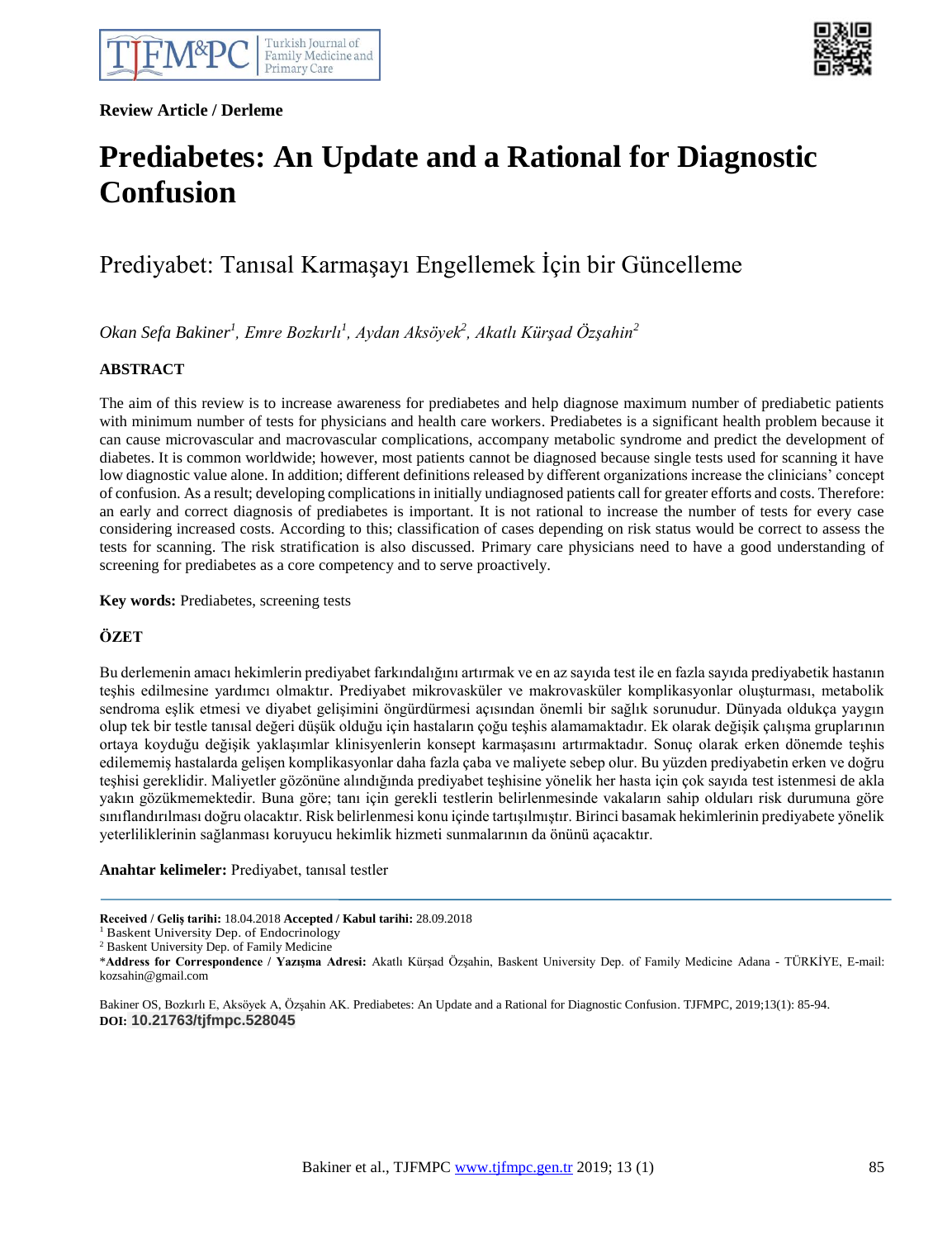#### **Definition and Importance of Prediabetes**

Conditions, where blood glucose levels are higher than normal yet without reaching diabetes diagnostic limits, are called prediabetes. They are significant because blood glucose levels in prediabetes limits are associated with increased cardiovascular risk and total mortality. (1-2)

Results of population-based screening studies display that 1/3 of diabetic patients are still undiagnosed. The mean delay on the diagnosis of diabetes is seven years and therefore most patients carry microvascular complications like retinopathy or nephropathy at the time of diagnosis. Besides prediabetes itself causes an increase in the risk of cardiovascular diseases. Possible complications in patients without timely diagnosis increase the costs for follow up and treatment; therefore the diagnosis of prediabetes is important as early diagnosis can mostly prevent these.<sup>(3)</sup>

Prediabetes Epidemiology: According to the National Diabetes Statistics Report published in 2014; 37% of the population in the USA is prediabetic. (4) NHANES 2005-2006 data shows that 34,6% of the population is prediabetic, with 19,6% impaired fasting glucose (IFG), 5,4% impaired glucose tolerance (IGT) and 9,8% combination of both. (5) In 2015 IDF diabetes atlas; impaired glucose tolerance worldwide is 6,7% and 318 million people are estimated to be prediabetic which is predicted to reach 481 million by 2040. Prediabetes frequency increases with age.<sup> $(6)$ </sup>According to 2002 data of TURDEP study which is one of the most comprehensive epidemiologic researches held in

Turkey, prediabetes prevalence was 6,7%, and in TURDEP2 repeated ten years later was 30,4%.(7-8) Raise of prediabetes frequency in the World is associated with urbanization, increased vegetable oil consumption, sedentary lifestyle, changing nutrition habits towards high glycemic index and related obesity. Increased stress sources and ethnic effects may also be playing roles. $(9)$ 

The History of Prediabetes: Jackson has first used the term prediabetes in 1952 to emphasize the risk after pregnancy for women with gestational diabetes in British Medical Journal. The same researcher has defined prediabetes in 1952. In Sixties cases under risk for prediabetes have been defined. In 1979 National Diabetes Data Group (NDDG) has defined impaired glucose tolerance (IGT) and in 1997. American Diabetes Association (ADA) has defined impaired fasting glucose (IFG) and impaired glucose tolerance (IGT).ADA has used the term prediabetes for IFG and IGT since 2005.

Term prediabetes has not been fully accepted by all communities working on diabetes. WHO is using the term mild hyperglycemia and National Specialist Committee (Uzman Komitesi) is using the term high risk for development of diabetes.  $(11-12)$ 

Prediabetes categories:

• Classification of prediabetes and historical development process are summarized in table 1.

| Table 1. Prediabet categories according to Diabetes Guidelines and changes in historical definition process |                 |             |          |             |             |  |
|-------------------------------------------------------------------------------------------------------------|-----------------|-------------|----------|-------------|-------------|--|
|                                                                                                             | <b>ADA 1997</b> | ADA 2003    | WHO 2006 | ADA 2014    | <b>TEMD</b> |  |
|                                                                                                             |                 |             |          |             | 2014        |  |
| Impaired<br>fasting<br>glucose                                                                              | 110-125         | $100 - 125$ | 110-125  | 100-125     | 100-125     |  |
| (mg/dl)                                                                                                     |                 |             |          |             |             |  |
| Impaired glucose tolerance                                                                                  | 140-199         | 140-199     | 140-199  | 140-199     | 140-199     |  |
| $(2hr. after OGTT-mg/dl)$                                                                                   |                 |             |          |             |             |  |
| High risk group                                                                                             | -               | -           |          | $5.7 - 6.4$ | $5.7 - 6.4$ |  |
| $HbA1C^*$ %                                                                                                 |                 |             |          |             |             |  |

\*Needs to be certified by National glycated hemoglobin standardization programs and be calibrated by HPLC (high-pressure liquid chromatography) used in DCCT (diabetes control and complications trial) OGTT: Oral glucose tolerance test, ADA: American Diabetes Association, WHO: World Health Organization, TEMD: Turkish Association of Endocrinology and Metabolism.

Striking differences in these definitions are; world health organization accepts cut off point for IFG as 110 mg/dl and for ADA and TEMD it is 100 mg/dl. Also according to World health organization measures of HbA1C are not included in criteria for diagnosis but ADA and TEMD accept the limit values of HbA1C as the high-risk group.

Major differences for IFG and IGT: IGT is rather associated with peripheral (skeletal muscle) insulin resistance whereas IFG is associated with

increased gluconeogenesis. In combination form, there is extrahepatic and hepatic insulin resistance and increased gluconeogenesis. In IFG there is an isolated defect in first phase insulin secretion(early phase), and IGT is associated with both early phase and second phase insulin secretion defect. (13) IGT is closely connected with future diabetes progression. Association of IFG and IGT doubles the risk. IGT is more associated with an increase in cardiovascular risk and microvascular complications like retinopathy and neuropathy (14)

Bakiner et al., TJFMP[C www.tjfmpc.gen.tr](http://www.tjfmpc.gen.tr/) 2019; 13 (1) 86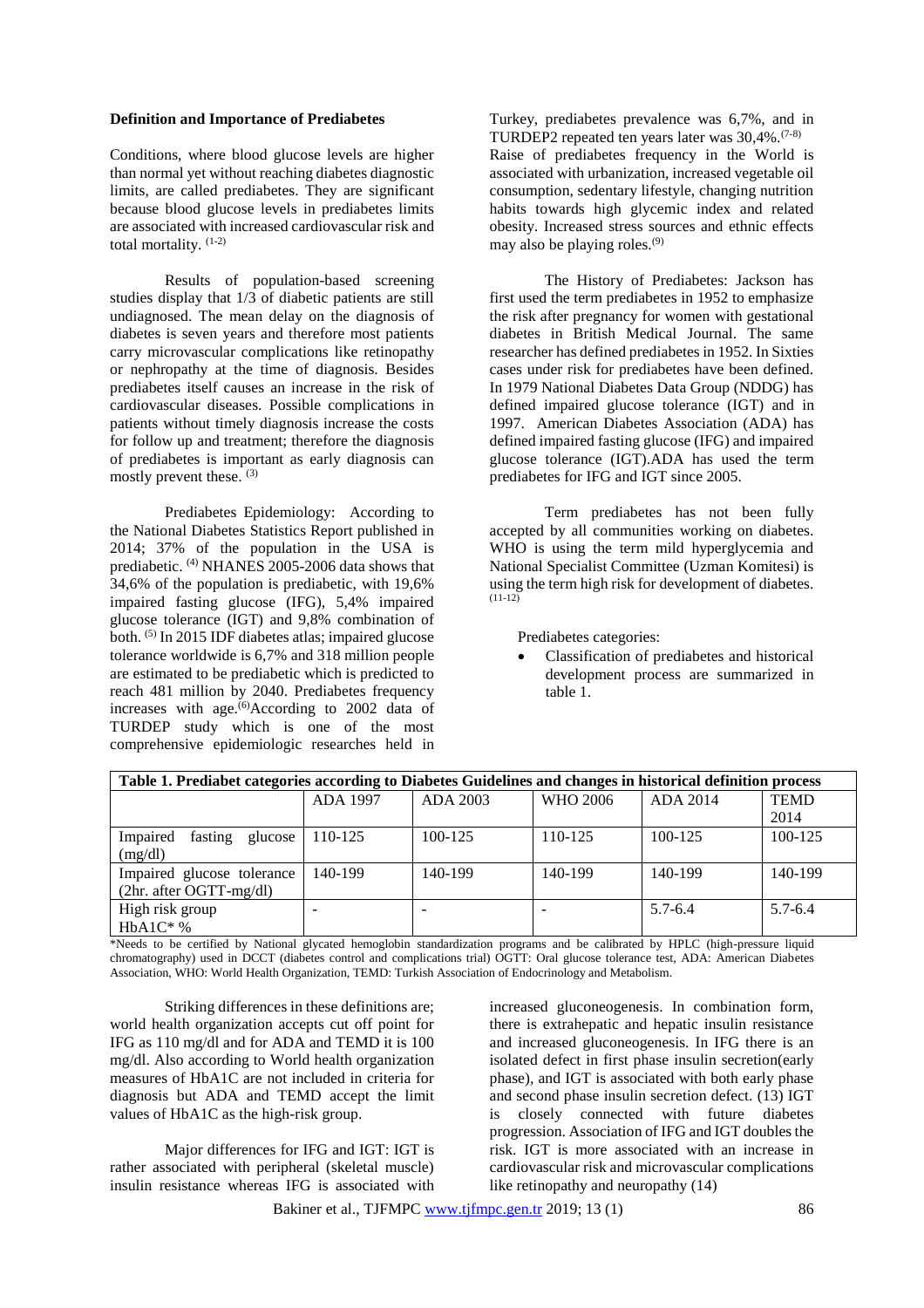Clinical significance of Prediabetes: Its association with given complications displays the clinical significance of diabetes.<sup>(15)</sup>

#### **Table 2. Clinical significance of prediabetes** Progression to diabetes Cardiovascular disease risk increase Periodontal impairments Cognitive dysfunction Microvascular disease Hypertension Obstructive sleep apnea syndrome Erectile dysfunction Metabolic syndrome Nonalcoholic fatty liver disease and steatohepatitis Cancer

Therefore appropriate diagnosis of prediabetes is important for prevention and management of these complications. 70% of prediabetics end up with diabetes. It has been reported that annual progression to diabetes in the prediabetic population is 6-9% for IFG, 4-6% for IGF and 15-19% for an association of both. For HbA1C; values between 5.5-6 have 9-25% and 6-6.5 have 25-50% risk for progression to diabetes for 5 years.(16-17)

In the Whitehall study released in 2009; duration between the start of metabolic disorders and overt diabetes was shown to be 13 years and that no glycemic abnormalities were detected in blood 2-6 years before the onset of diabetes and also this duration is associated with increasing insulin resistance and prediabetes takes place towards the final period. $(18)$ 

Prediabetes and Metabolic Syndrome: The association of prediabetes with metabolic syndrome is well known. A study has shown that only 19% of metabolic syndrome cases have normal fasting glucose, 42% are IFG, 34% are IGT and 74% are the combination of both. $(19)$  Although the definitions of prediabetes and metabolic syndrome are closely associated they are accepted to be different entities superposing each other. Metabolic syndrome was defined as a lethal endocrinopathy which starts with insulin resistance, abdominal obesity, glucose intolerance and systemic disorders like diabetes mellitus, dyslipidemia, hypertension or coronary artery disease all linked which each other by TEMD in a metabolic syndrome guideline released in 2009 and also named it as insulin resistance syndrome.Various metabolic syndrome criteria developed by different groups are still commonly used NCEP-ATP III criteria.

| Table 3. NCEP ATP III metabolic syndrome diagnostic criteria                                        |                |  |  |
|-----------------------------------------------------------------------------------------------------|----------------|--|--|
| NCEP ATP III metabolic syndrome definition (Presence of at least 3 criteria out of 5 is diagnostic) |                |  |  |
| <b>Risk Factor</b>                                                                                  | Limit Value    |  |  |
| Waist circumference for men                                                                         | $>102$ cm      |  |  |
| Waist circumference for women                                                                       | $>88$ cm       |  |  |
| Plasma Tryglicerid levels                                                                           | $>150$ mg/dl   |  |  |
| HDL cholesterol for men                                                                             | $<$ 40 mg/dl   |  |  |
| HDL cholesterol for women                                                                           | $<$ 50 mg/dl   |  |  |
| <b>Blood Pressure</b>                                                                               | $>130/85$ mmHg |  |  |
| <b>Fasting Plasma Glucose</b>                                                                       | $>110$ mg/dl   |  |  |

WHO defines the presence of insülin resistance as the major finding for metabolic syndrome diagnosis

**Table 4. Metabolic Syndrome Criteria for WHO Insulin resistance defined with one of the below:** Type 2 Diabetes Mellitus Impaired fasting glucose Impaired glucose tolerance In hyperinsulinemic euglycemic clamp study; uptake of insülin being less than the last quarter of the population **At least two of the below with the previous condition:** Use of antihypertensive drugs or presence of hypertension  $(\geq 140/90 \text{ mmHg})$ Blood triglycerides ≥150 mg/dl HDL cholesterol  $\leq$  35 mg/dl in men and  $\leq$ 40 mg/dl in women Body Mass Index> 30 kg/m2 and/or waist/hip ratio>0.9 for men and > 0.85 for women Urinary albumin excretion rate < 20 mcg/min. or urinary albumin/ creatinine ratio  $\geq 30$  mg/g Despite this IDF accepts the presence of central obesity for diagnosis of metabolic syndrome in the first hand.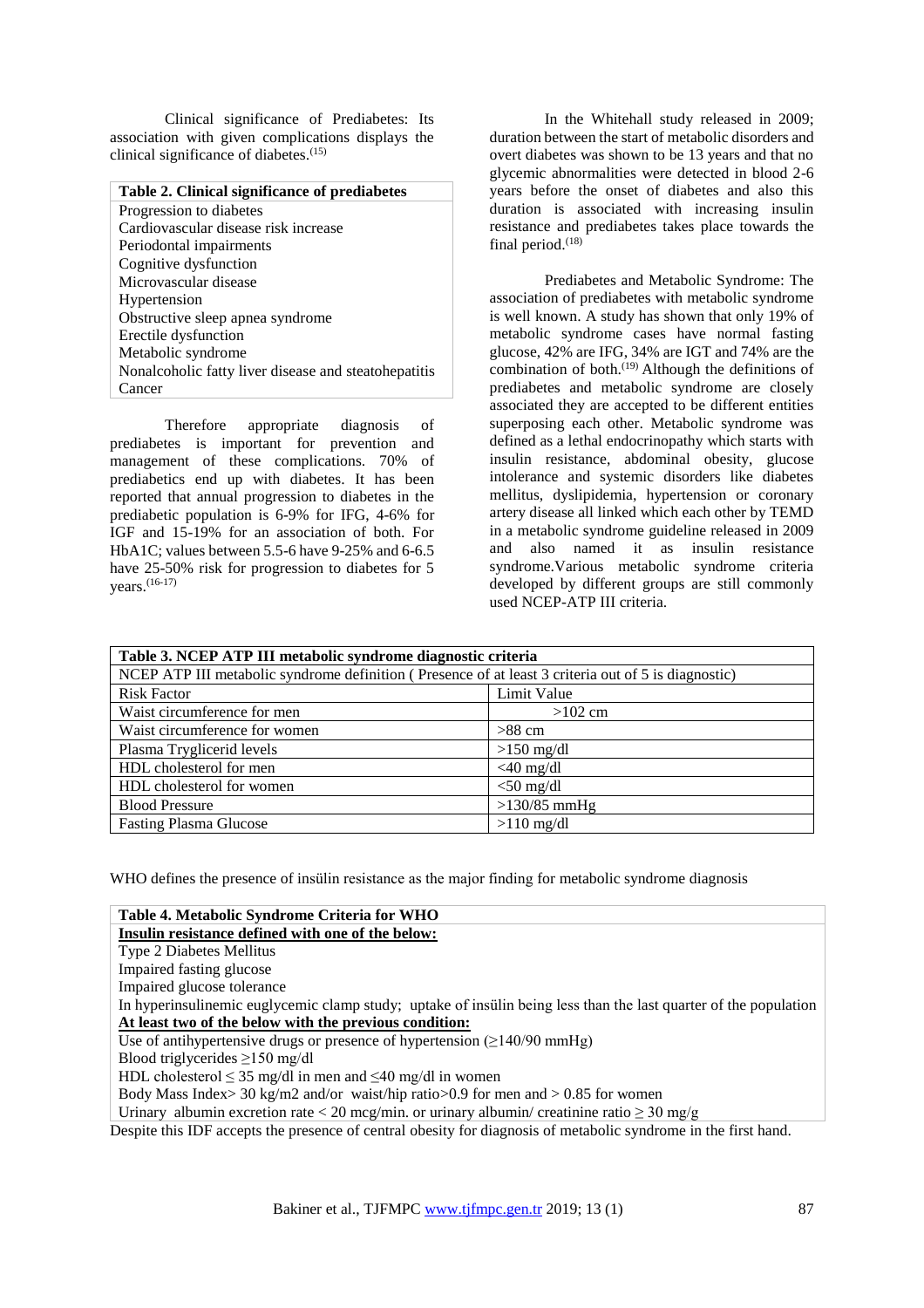| Table 5. Metabolic syndrome diagnostic criteraia of the International Diabetes Federation (IDF)      |                                                        |  |  |
|------------------------------------------------------------------------------------------------------|--------------------------------------------------------|--|--|
| Central Obesity (waist circumference values over ethnic-specific limits or body mass index> 30 kg/m2 |                                                        |  |  |
| $+$ at least two of the below                                                                        |                                                        |  |  |
| Elevated tryglicerid levels                                                                          | $\geq$ 150 mg/dl                                       |  |  |
|                                                                                                      | Or specific medication for his lipid anomaly           |  |  |
| Low HDL cholesterol                                                                                  | $<$ 40 mg/dl for men                                   |  |  |
|                                                                                                      | $<$ 50 mg/dl for women                                 |  |  |
|                                                                                                      | Or specific medication for his lipid anomaly           |  |  |
| High blood pressure                                                                                  | Systolic BP $\geq$ 150or diastolicBP $\geq$ 85 mmHg or |  |  |
|                                                                                                      | antihypertensive medication                            |  |  |
| High fastening blood glucose                                                                         | FBG $\geq$ 100 mg/dl or diagnosed type 2 diabetes      |  |  |

American Association of Clinical Endocrinologists prefers the term insulin resistance syndrome over metabolic syndrome and defines the disease is somehow a more detailed fashion.

| Table 6. Metabolic syndrome diagnostic criteria for American Association of Clinical Endocrinologists |                                                                            |  |
|-------------------------------------------------------------------------------------------------------|----------------------------------------------------------------------------|--|
| <b>Risk Factor</b>                                                                                    | <b>Defining value</b>                                                      |  |
| Overweight / obese                                                                                    | $BMI \geq 25$ kg/m2                                                        |  |
| Plasma Triglyceride                                                                                   | $\geq$ 150 mg/dl                                                           |  |
| HDL cholesterol for men                                                                               | $<$ 40 mg/dl                                                               |  |
| HDL cholesterol for women                                                                             | $<$ 50 mg/dl                                                               |  |
| <b>Blood</b> pressure                                                                                 | $\geq$ 130/85 mm/Hg                                                        |  |
| 2. hour plasma glucose                                                                                | $>140$ mg/dl                                                               |  |
| Fasting plasma glucose                                                                                | 110-126 mg/dl                                                              |  |
| Other risk factors                                                                                    | History of type 2 DM, hypertension or cardiovascular disease in the family |  |
|                                                                                                       | Policystic over syndrome                                                   |  |
|                                                                                                       | Sedantary life style                                                       |  |
|                                                                                                       | Advanced age                                                               |  |
|                                                                                                       | Ethnicity with high risk of diabetes or cardiovascular disease             |  |

Different definitions and various diagnostic criteria for metabolic syndrome by different groups not only have been confusing the clinicians but also don't carry similarities for defining the cardiovascular risk. For example; a survival analysis has shown that NCEP diagnostic criteria are more parallel to coronary heart disease than IDF diagnostic criteria.(20) Another study has shown that predicting future diabetes with IDF criteria is more sensitive consecutively from ATP III, WHO diagnostic criteria, impaired glucose tolerance, impaired fasting glucose, and that increased sensitivity is associated with increased false positive results.(21)Diabetes prevention program showed that metformin therapy in metabolic syndrome patients has little effect compared to lifestyle changes to regulate metabolic syndrome; which indirectly is a proof for prediabetes and metabolic syndrome be different.<sup>(22)</sup> It can be concluded that insulin resistance is a starting point both for prediabetes and metabolic syndrome, that prediabetics have 75% metabolic syndrome accompanying insülin resistance, that prediabetes, and metabolic syndrome are each associated with increased cardiovascular risk and prediabetes predicts future diabetes.<sup>(23)</sup>According to this prediabetes and metabolic syndrome are. According to this prediabetes and metabolic syndrome are close but different entities. Some sources use insulin resistance syndrome and metabolic syndrome as equivalent definitions.

Bakiner et al., TJFMPC www.tifmpc.gen.tr 2019; 13 (1) 88 Prediabetes and vascular complications: Many studies have shown that prediabetes is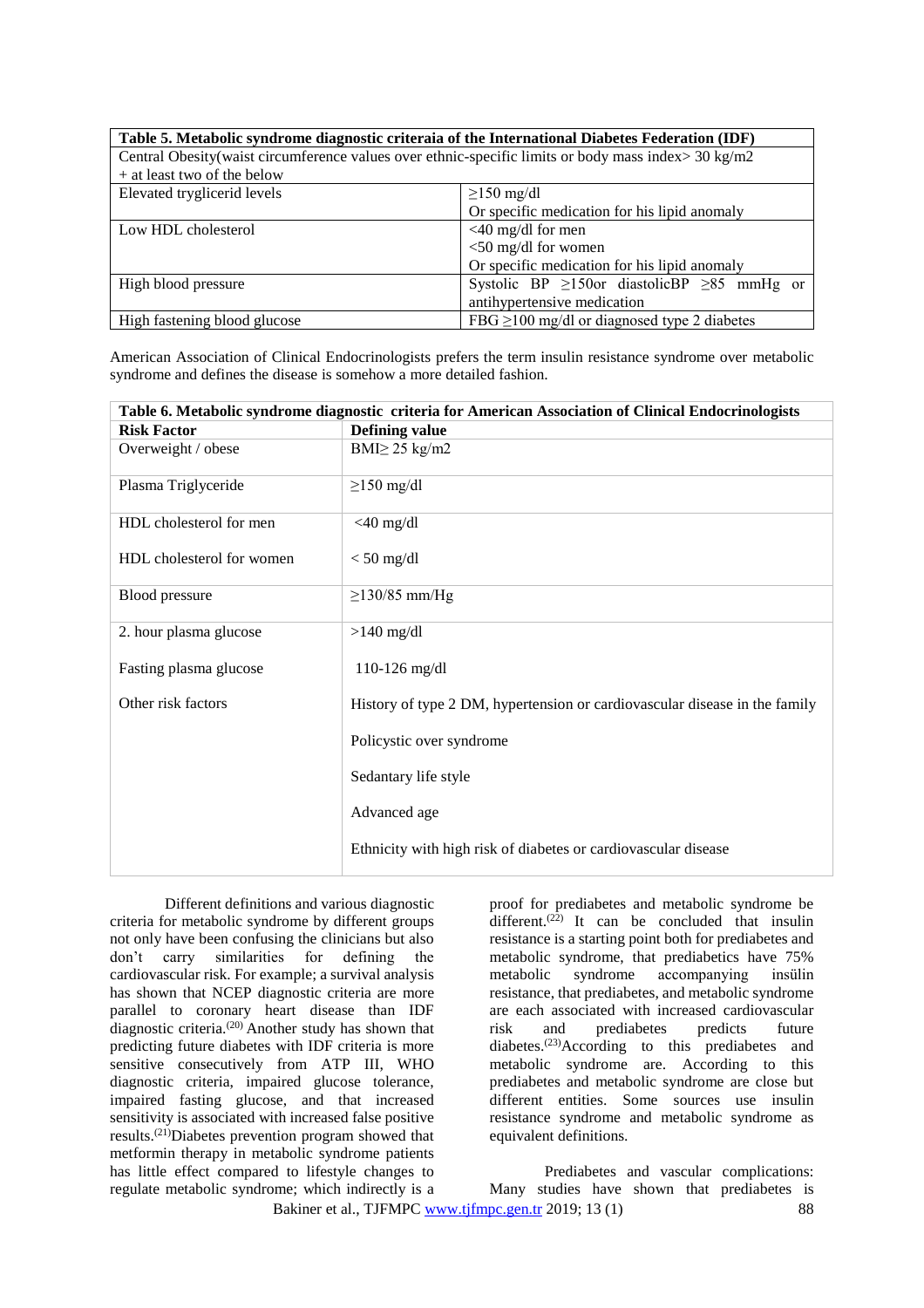associated with cardiovascular disease development. In GAMI study 35% of patients with acute myocardial infarction were prediabetic and in Euro ve China study the frequency of prediabetes in coronary events was  $37\%$ .<sup>(24)</sup> Another important epidemiologic study has shown that there is a close association between prediabetes and heart failure and related morbidity.<sup>(25)</sup>

Clinical studies have shown the association of prediabetes with microvascular complications besides cardiovascular risk. In IFG cases micro and macroalbuminuria is frequent when compared to normoglycemics, and according to 1999-2006 NHANES data 17,7% of chronic renal failure patients are prediabetic and 10,6% are normoglycemic.  $(26-27)$ 

The incidence of diabetic retinopathy in the prediabetic group was found to be 7.9% in DPP study. (28) Another study reported an increased incidence for retinopathy which is correlated to the fasting blood glucose even at prediabetes levels. $(29)$ There are a few studies showing the association of increased polyneuropathy risk and development of dementia with prediabetes.<sup>(30-31)</sup>

#### **Which test is more valuable for diagnosing prediabetes?**

It has been shown that elevated fasting blood glucose levels even if they are still in normal limits may predict future diabetes.<sup>(32)</sup> A metaanalysis released in 2010 which included 102 clinical studies showed a clear association between fasting blood glucose levels and cardiovascular events. (33) Besides, the association between impaired fasting blood glucose levels and raising mortality in coronary heart failure patients has been revealed. (34) Apart from future diabetes risk and increased cardiovascular risk, impaired fasting glucose has possible links with microvascular events. In a similar study undertaken in three different nations, similar levels of impaired fasting glucose is closely associated with retinopathy risk. (35)ADA has dropped the value of fastening blood glucose levels from 110 mg/dl to 100 mg/dl and this was accepted by many organizations but was not accepted by WHO because it caused a serious increase in the population at risk to screen and that low HbA1C and normal postprandial glucose levels did not reflect the cardiovascular risk.(36)

Although HbA1C levels have lately been added to diagnostic criteria of prediabetes, its diagnostic value is assumed to be high because individual variability is so small, and displaying different results in the same people at different times and differences reaching as high as 12-17% for fasting blood glucose and OGTT assessments.(37)

The disadvantages of this test are that it is affected by many clinical conditions (Table 6) and it has low sensitivity to diagnose prediabetes compared to fasting blood glucose and. OGTT. When 1988-2006 NHANES studies are adopted to HbA1Ccriteria, 1/3 of prediabetics could not be diagnosed. (38) Various clinical studies have shown that when HbA1C is compared to gold standard OGTT; the sensitivity for diagnosing prediabetes is between 16,7% and 59% specificity 92%. When HbA1C cut off value was taken lower to increase sensitivity, the ratio of false positivity was observed to increase similarly. (39) TURDEP2 study accomplished in Turkey has shown that FPG and 2nd-hour plasma glucose during OGTT together had 30.4% prevalence for prediabetes but HbA1C alone had a prevalence of 26.4% which is another proof for low sensitivity. Studies have shown that postprandial glucose levels predict the cardiovascular events and cardiovascular mortality better than fastening blood glucose and

HbA1C.<sup>(40-41)</sup> Second-hour postprandial glucose measurements are shown to identify prediabetes better than those combined with fasting blood glucose. TURDEP study was released in Turkey in 2002, and on basis of OGTT prediabetes prevalence was 7,2% whereas in a local study in which OGTT and fastening blood glucose measurements were considered together it was  $11,6\%$ .  $(7-8-42)$ 

Advantages and disadvantages of fastening blood glucose used in diagnosis, venous blood glucose levels after 2 hours of 75 gr oral glucose load and levels of HbA1C are given in table 7.

Today 2-hour venous plasma glucose levels after 75 mg. oral glucose load is widely used as a diagnostic test however late studies show that firsthour plasma glucose levels can more effectively predict future diabetes. $(14)$ A study released in 2009 displayed that if cases who had glucose levels > 155mg/dl after one hour OGTT had accompanying metabolic syndrome; they had a greater chance of developing diabetes in 8 years follow up.<sup>(43)</sup> Still there is no clear evidence to include glucose levels after 1 hour OGTT into a routine screening.

A meta-analysis of Stephan N et. al has specified that the presence of insülin secretion deficiency, insülin resistance, visceral obesity, and nonalcoholic fatty liver disease accelerates the development of prediabetes to diabetes.<sup>(44)</sup> Ethnicity, previous gestational diabetes, history of polycystic over syndrome were also included in this risk group by another researcher.<sup>(45)</sup> Such individuals display more progression to diabetes when they lose similar amounts of weight compared to risk-free individuals. Screening methods of today show a 50% accuracy of diagnosing prediabetes.<sup>(46)</sup>Combined tests to improve the diagnostic value for prediabetes are considered and from lowest prognostic value to highest are OGTT-APG, OGTT-HbA1C, APG-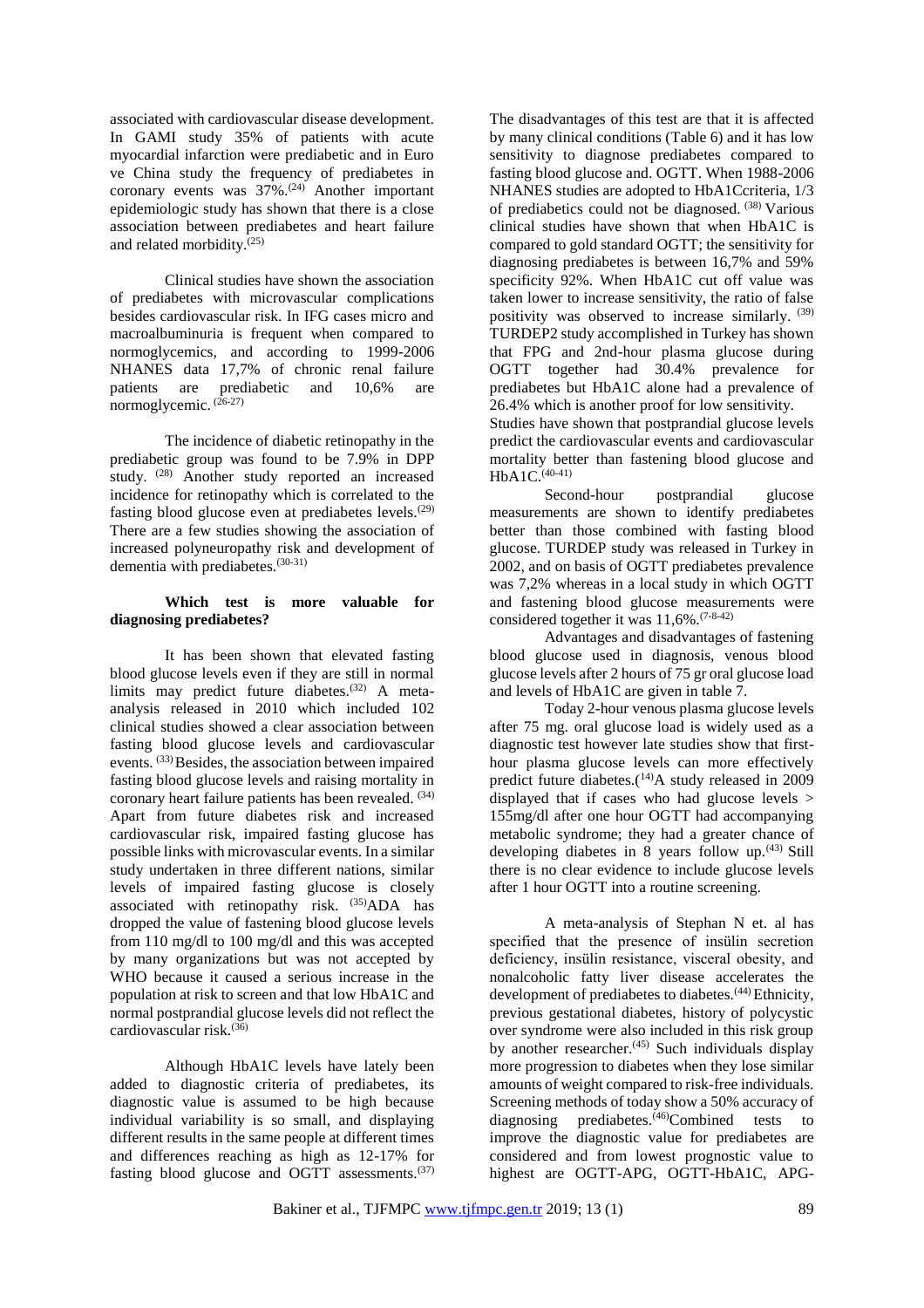HbA1C and APG-OGTT-HbA1C.<sup>(47)</sup> AACE and American College of Endocrinology have underlined that HbA1c be used for prediabetes screening only and for those who have prediabetic values.<sup>(48)</sup>TEMD has used APG and OGTT for diagnosis of İsolated IFG, IFG; Isolated IGT, or combination of both.(49)

#### **Rational Approach for Prediabetes Diagnosis**

The first priority for prediabetes screening is to catch the greatest number of patients and managing the

best risk prediction with the lowest screening costs Therefore an effective prediabetes screening calls for an assessment of patients belonging to high-risk group.

It is acceptable to accept patients over 40 years or patients with BMI  $\geq$ 25 kg/m2 as under high risk if they belong to one of the risk groups listed below.

| Table 7. Disadvantages of HbA1C for prognosing prediabetes                                                            |                                                                                                                                                                                                                                                                        |  |
|-----------------------------------------------------------------------------------------------------------------------|------------------------------------------------------------------------------------------------------------------------------------------------------------------------------------------------------------------------------------------------------------------------|--|
| Necessity of a Standardized Screening High Cost<br>Unavailability for some institutions<br>Variability upon ethnicity |                                                                                                                                                                                                                                                                        |  |
| Medical interactions                                                                                                  | Hemoglobinopathies $\downarrow$<br>Short erythrocyte lifespan $\downarrow$<br>Acute blood loss/transfusion $\downarrow$<br>Pregnancy $\downarrow$<br>Iron deficiency anemia $\uparrow$<br>uremia $\uparrow$<br>hyper-triglyceridemia ↑<br>alcohol addiction $\uparrow$ |  |
| Having low sensitivity compared to fastening blood glucose and OGTT                                                   |                                                                                                                                                                                                                                                                        |  |

| Table 8. The comparison of advantages and disadvantages of tests used for prediabetes diagnosis. |                                                                     |                                                                         |  |
|--------------------------------------------------------------------------------------------------|---------------------------------------------------------------------|-------------------------------------------------------------------------|--|
| Test                                                                                             | Advantage                                                           | Dysadvantage                                                            |  |
| Fasting blood<br>glucose                                                                         | Low cost<br>Improves diagnostic value when added to<br>other tests  | Low diagnostic value and risk prediction alone                          |  |
| OGTT.2.hr<br>blood glucose                                                                       | High-risk prediction value                                          | Hard to accomplish<br>Low sensitivity                                   |  |
| HbA1C                                                                                            | No fastening needed<br>Low individual variability<br>High spesifity | Expensive<br>Testability is high<br>Not standardized<br>Low sensitivity |  |

#### **Table 9. Risk factors (Adapted from TEMD 2016 diabetes screening and treatment guide)(**49)

- 1. Those who have a first or second-degree relative with diabetes
- 2. Those who belong to a high-risk diabetes ethnicity
- 3. Women with previous history of gestational diabetes
- 4. Hypertensive individuals (blood pressure: BP≥140/90 mmHg)
- 5. Dyslipidemic (HDL-cholesterol ≤35 mg/dl or triglyceride ≥250 mg/dl)
- 6. Polycystic over syndrome (PCOS) olan
- 7. Those who have clinical disease or findings related to insülin resistance (acanthosis nigricans)
- 8. Those who have coronary, peripheric or cerebrovascular disease
- 9. Those with low birth weight
- 10. Those with a sedentary lifestyle or with low physical activity
- 11. Those who consume saturated or low fiber
- 12. Schizophrenic patients and those who take atypic antipsychotics

13.Those with solid organ transplantation (especially renal)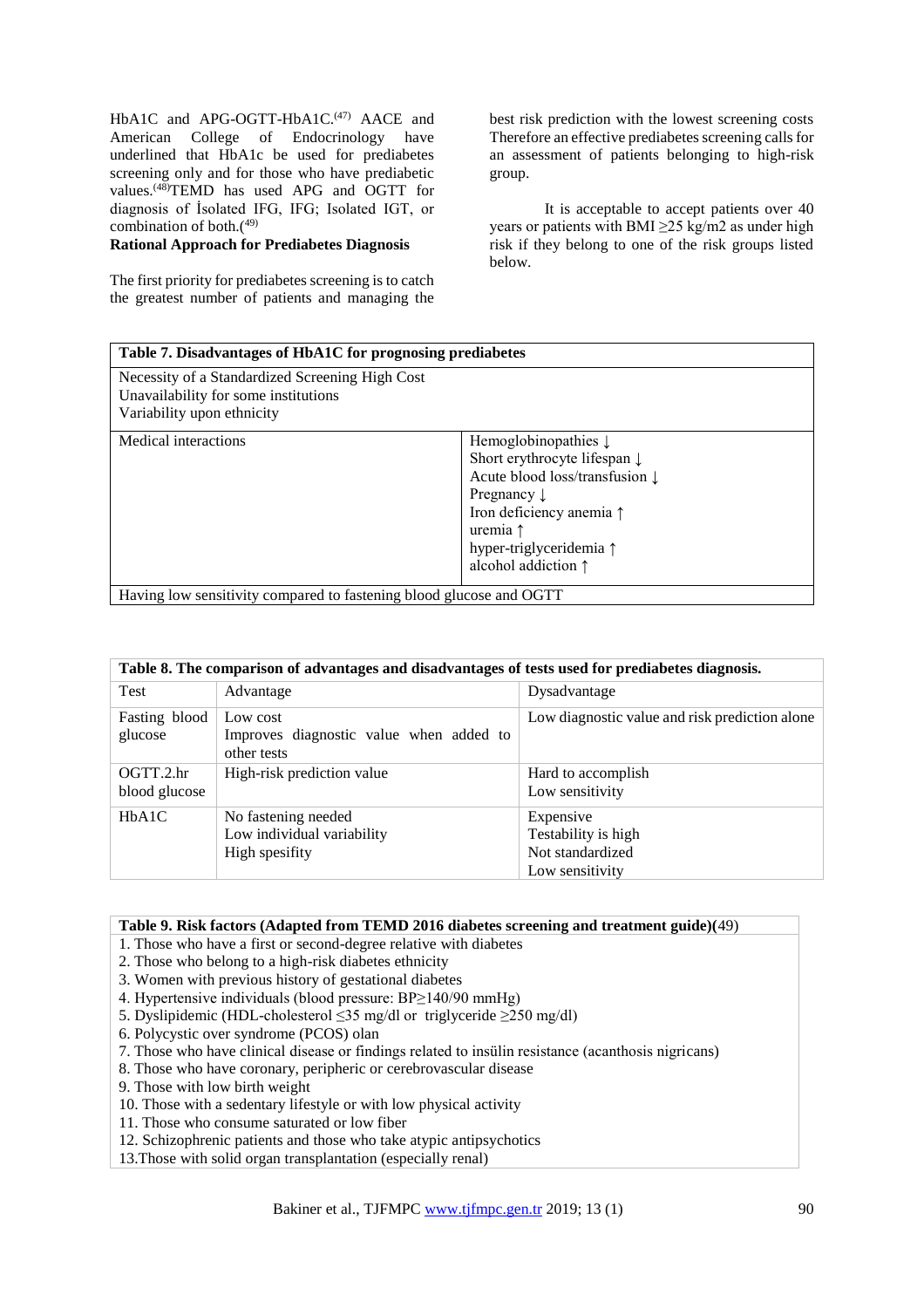Management through different approaches for high risk or non-high risk individuals is suitable. Firstly cases must be differentiated as high-risk or non high risk. For high-risk cases, FPG and simultaneous OGTT with 2 hour glucose monitorization are advised.





Standardized methods are needed for HbA1C levels. They need to be certificated by the National glycated hemoglobin standardization program and be calibrated according to highpressure liquid chromatography technique used in DCCT. Besides medical conditions given in table 6 that may affect level must not be present. It may lead to screening purposes using HbA1C alone may cause skipping patients due to low sensitivity. High specificity and cost of this test make it a valuable confirmative tool. It can be used when high values are present at low-risk patients or low values are present at high-risk patients. Values between %5.7- 6.4 present higher risk.

#### **CONCLUSION**

Prediabetes is important due to clinical problems it causes and its ability to predict type 2 diabetes development. Although it is common worldwide half of the patients are left undiagnosed. We believe this is because the tests used for screening don't carry diagnostic power alone. It is also not rational to add many tests for screening which increases costs.

Bakiner et al., TJFMP[C www.tjfmpc.gen.tr](http://www.tjfmpc.gen.tr/) 2019; 13 (1) 91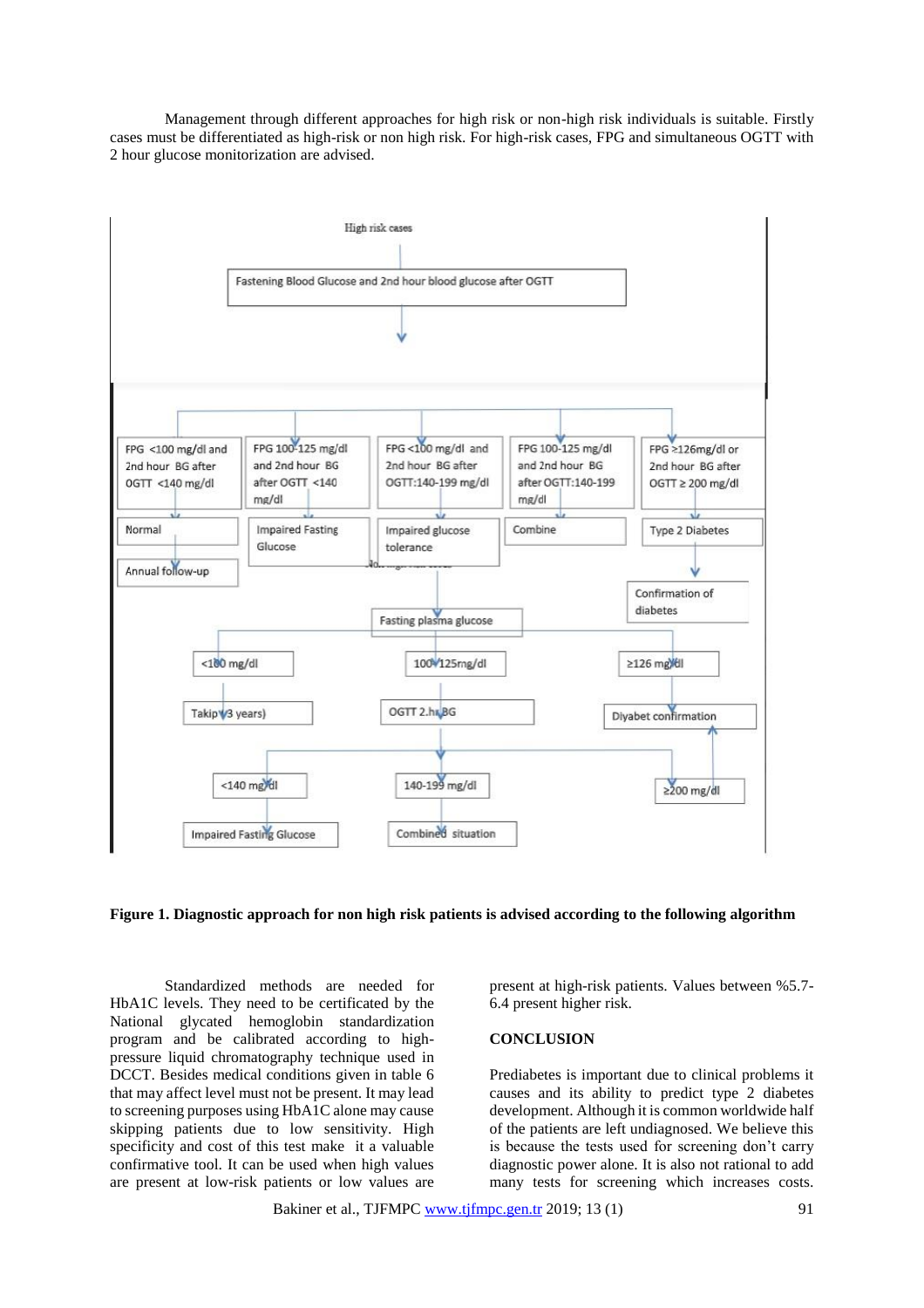Therefore an aggressive approach after identifying high-risk individuals would be appropriate. It is not yet clear which tests are needed to be combined for this group of patients. In this article, we suggest a diagnostic algorithm after discussing the advantages and disadvantages of present tests. We believe in the long run greater number of patients can be diagnosed with acceptable costs after confusion on this issue is revealed by way of new studies.

#### **REFERENCES**

- 1. Seshasai SR, Kaptoge S, Thompson A, et al, for the Emerging Risk Factors Collaboration. Diabetes mellitus, fasting glucose, and risk of cause-specifi c death. N Engl J Med 2011;364(9), 829-841
- 2. Balkau B. The DECODE study. Diabetes epidemiology: collaborative analysis of diagnostic criteria in Europe. Diabetes Metab. 2000 Sep;26(4):282-6.
- 3. American Diabetes Association Screening for type 2 diabetes. Diabetes Care 2004;27 Suppl 1: 11–14.
- 4. CDC national diabetes statistics report 2014 available in the interval of  $\mathbf{u}$  in http//www.cdc.gov/diabetes/pubs/statsreport14 /national-diabetes-report-web.pdf –accessed september 4 2017
- 5. Karve A, Hayvard RA. Prevalence, diagnosis, and treatment of impaired fasting glucose and impaired glucose tolerance in nondiabetic U.S. adultsDiabetes Care 2010:33; p:2355-2359
- 6. www.idf.org/idf-diabetes-atlas-seventhedition-2015 - accessed september 4 2017
- 7. Satman I, Yilmaz T, Sengül A et al..Populationbased study of diabetes and risk characteristics in Turkey: results of the turkish diabetes epidemiology study (TURDEP)Diabetes Care2002;25:1551-6
- 8. Satman I, Omer B, Tutuncu Y, Kalaca S, Gedik S, Dinccag N, Karsidag K, Genc S, Telci A, Canbaz B, Turker F, Yilmaz T, Cakir B, Tuomilehto J; TURDEP-II Study Group.Twelve-year trends in the prevalence and risk factors of diabetes and prediabetes in Turkish adults. Eur J Epidemiol. 2013 Feb;28(2):169-80.
- 9. Lam DW, LeRoith D. The worldwide diabetes epidemic. Curr Opin Endocrinol Diabetes Obes 2012;19:93–6.
- 10. American Diabetes Association. Standards of medical care in diabetes.Diabetes Care 2005 Jan; 28(suppl 1): s4-s36
- 11. World Health Organization, International DF. Definition and diagnosis of diabetes mellitus and intermediate hyperglycaemia: report of a

WHO/IDF consultation. Geneva: World Health Organization; 2006. P: 127-128

- 12. International Expert Committee.International Expert Committee report on the role of the A1C assay in the diagnosis of diabetes. Diabetes Care. 2009; 32:1327–34
- 13. Faerch K, Borch-Johnsen K, Holst JJ, Vaag A. Pathophysiology and aetiology of impaired fasting glycaemia and impaired glucose tolerance: does it matter for prevention and treatment of type 2 diabetes?Diabetologia. 2009 Sep;52(9):1714-23
- 14. Abdul-Ghani M, DeFronzo RA, Jayyousi A.Prediabetes and risk of diabetes and associated complications: impaired fasting glucose versus impaired glucose tolerance: does it matter? Curr Opin Clin Nutr Metab Care 2016, 19:394–399.
- 15. Buysschaert M, Medina JL, Bergman M, Shah A, Lonier J.Prediabetes and associated disorders. Endocrine (2015) 48:371–393
- 16. Gerstein HC, Santaguida P, Raina Pet al.Annual incidence and relative risk of diabetes in people with various categories of dysglycemia: a systematic overview and meta-analysis of prospective studies. Diabetes Res Clin Pract 2007;78(3):305–12.
- 17. Zhang X. Gregg EW, Williamson DFet al. A1C level and future risk of diabetes: a systematic review.Diabetes Care2010;33:1665–73.
- 18. Tabak AG. Jokela M, Akbaraly TN et al.Trajectories of glycaemia, insulin sensitivity, and insulin secretion before diagnosis of type 2 diabetes: an analysis from the Whitehall II study.Lancet. 2009; 373:2215–21.
- 19. Grundy SM. Pre-diabetes, metabolic syndrome, and cardiovascular risk.J Am Coll Cardiol. 2012;59(7):635-643
- 20. Tong PC, Kong AP, So WY et al.The usefulness of the International Diabetes Federation and the National Cholesterol Education Program's Adult Treatment Panel III definitions of the metabolic syndrome in predicting coronary heart disease in subjects with type 2 diabetes.Diabetes Care 2007 May; 30(5): 1206- 1211
- 21. Lorenzo C, Williams K, Hunt KJ, Haffner SM.The National Cholesterol Education Program - Adult Treatment Panel III, International Diabetes Federation, and World Health Organization definitions of the metabolic syndrome as predictors of incident cardiovascular disease and diabetes.Diabetes Care 2007 Jan; 30(1): 8-13
- 22. Goldberg RD, Mather K.Targeting the consequences of the metabolic syndrome in the Diabetes Prevention Program.Arterioscler Thromb Vasc Biol. 2012 September ; 32(9): 2077–2090

Bakiner et al., TJFMP[C www.tjfmpc.gen.tr](http://www.tjfmpc.gen.tr/) 2019; 13 (1) 92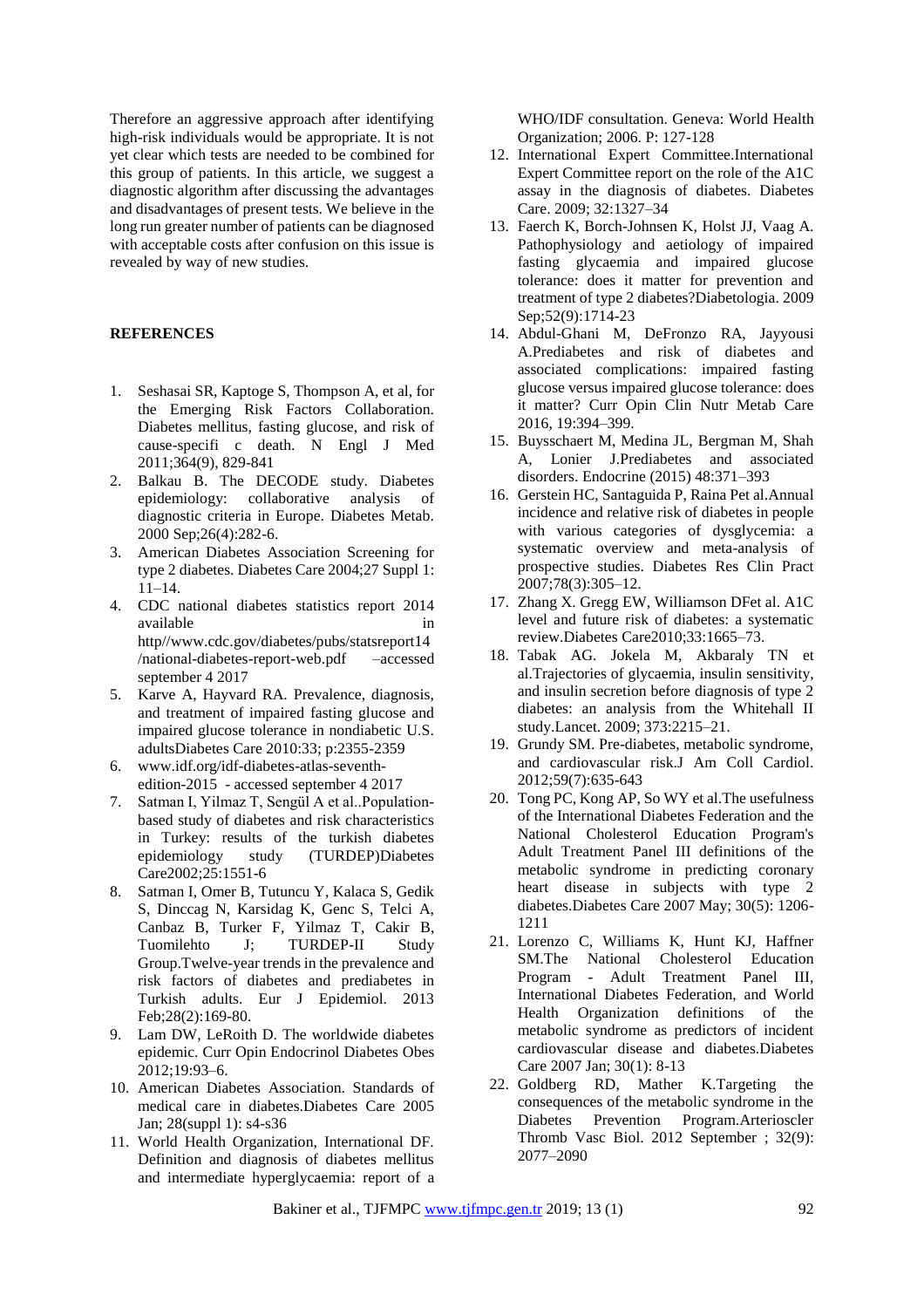- 23. Grundy SM.Metabolic syndrome: connecting and reconciling cardiovascular and diabetes worlds.J Am Coll Cardiol. 2006;47(6):1093- 1100
- 24. Anselmino M,Mellbin L, Wallander M, Rydén L.Early detection and integrated management of dysglycemia in cardiovascular disease: a key factor for decreasing the likelihood of future events.Rev Cardiovasc Med.2008;9:29-38
- 25. Kristensen SL, Preiss D, Jhund PS, Squire Iet al. Risk Related to Pre-Diabetes Mellitus and Diabetes Mellitus in Heart Failure With Reduced Ejection Fraction: Insights From Prospective Comparison of ARNI With ACEI to Determine Impact on Global Mortality and Morbidity in Heart Failure Trial.Circ Heart Fail. 2016;Jan;9(1). pii: e002560 p: 87-93
- 26. Bianchi C, Miccoli R, Bonadonna RC, et al. Metabolic syndrome in subjects at high risk for type 2 diabetes: the genetic, physiopathology and evolution of type 2 diabetes (GENFIEV)<br>study. Nutr Metab Cardiovasc Dis study. Nutr Metab Cardiovasc Dis 2011;21:699–705.
- 27. Platinga LC, Crews DC, Coresh J, et al.Prevalence of chronic kidney disease in US adults with undiagnosed diabetes or prediabetes. Clin J Am Soc Nephrol.2010;5:673-682
- 28. DPP Res Group. The prevalence of retinopathy in impaired glucose tolerance and recent-onset diabetes in the Diabetes Prevention Program.Diabet Med.24;2:137-144
- 29. Wong TY,Liew G, Tapp RJ et al. Relation between fasting glucose and retinopathy for diagnosis of diabetes: three population-based cross-sectional studies.Lancet 2008;371:736- 743
- 30. Ziegler D, Rathmann W, Dickhaus T, Meisinger C, Mielck A; KORA Study Group.Neuropathic pain in diabetes, prediabetes and normal glucose tolerance: the MONICA/KORA Augsburg Surveys S2 and S3.Pain Med. 2009 Mar;10(2):393-400.
- 31. Weili Xu, Caracciolo B, Wang HX et al.Accelerated progression from mild cognitive impairment to dementia in people with diabetes. Diabetes 2010;59:2928-2935
- 32. Nichols G, Hillier TA, Brown JB. Normal fasting plasma glucose and risk of type 2 diabetes diagnosis. The American Journal of Medicine. 2008;121:519-524
- 33. The Emerging Risk Factors Collaboration. Sarwar N, Gao P, Seshasai SR et al. Diabetes mellitus, fasting blood glucose concentration, and risk of vascular disease: a collaborative meta-analysis of 102 prospective studies.Lancet 2010; 375:2215-2222
- 34. Fisman EZ, Motro M, Tenenbaum A, et al.Impaired fasting glucose concentrations in nondiabetic patients with ischemic heart

disease: a marker for a worse prognosis. Am Heart J 2001;141:485-490

- 35. Kersten S, Desvergne B, Wahli W. Roles of PPARs in health and disease.Nature 2000; 405:421-424
- 36. Faerch K, Witte DR, Tabák AGet al. Trajectories of cardiometabolic risk factors before diagnosis of three subtypes of type 2 diabetes: a post-hoc analysis of the longitudinal Whitehall II cohort study.Lancet Diabetes Endocrinol 2013; 1: 43-51
- 37. Saudek CD, Herman WH, Sacks DB.et al. A new look at screening and diagnosing diabetes mellitus.J Clin Endocrinol Metab. 2008;93:2447-2453
- 38. Cowe CC, Rust KF, Byrd-Holt DD et al.Prevalence of diabetes and high risk for diabetes using A1C criteria in the U.S. population in 1988-2006. Diabetes Care 2010;33:562-568
- 39. Van 't Riet E, Alssema M, Rijkelijkhuizen JM et al.Relationship between A1C and glucose levels in the general Dutch population: the new Hoorn study.Diabetes Care 2010-33:61–66,
- 40. De Vegt F, Dekker JM, Ruhé HG et al.Hyperglycaemia is associated with all-cause and cardiovascular mortality in the Hoorn population: the Hoorn Study Diabetologia. 1999;42:926-931
- 41. M Tominaga, Eguchi H, Manaka H et al.Impaired glucose tolerance is a risk factor for cardiovascular disease, but not impaired fasting glucose. The Funagata Diabetes Study. Diabetes Care 1999 Jun; 22(6): 920-924
- 42. Gokcel A, Ozsahin AK, Sezgin N et al. High prevalence of diabetes in Adana, a southern province of Turkey.Diabetes Care. 2003 Nov;26(11):3031-4
- 43. Abdul-Ghani MA,Lyssenko V, Tuomi T, DeFronzo RA, Groop L.Fasting versus postload plasma glucose concentration and the risk for future type 2 diabetes: results from the Botnia Study. Diabetes Care 2009; 32:281-286
- 44. Catherine M,Kenneth C. Prediabetes : A Worldwide Epidemic. Endocrinol Metab Clin N Am 2016;Volume 45, Issue 4,751–764
- 45. Balion CM, Raina PS, Gerstein HC et al.Reproducibility of impaired glucose tolerance (IGT) and impaired fasting glucose (IFG) classification: a systematic review.Clin Chem Lab Med 2007;45:1180–5
- 46. Okosun IS, Seale JP, Lyn R, Davis-Smith YM. Improving Detection of Prediabetes in Children and Adults: Using Combinations of Blood Glucose Tests.Front. Public Health, 2015;Nov 20;3:260
- 47. Handelsman Y,loomgarden ZT, Grunberger Get al. American association of clinical endocrinologists and american college of endocrinology - clinical practice guidelines for